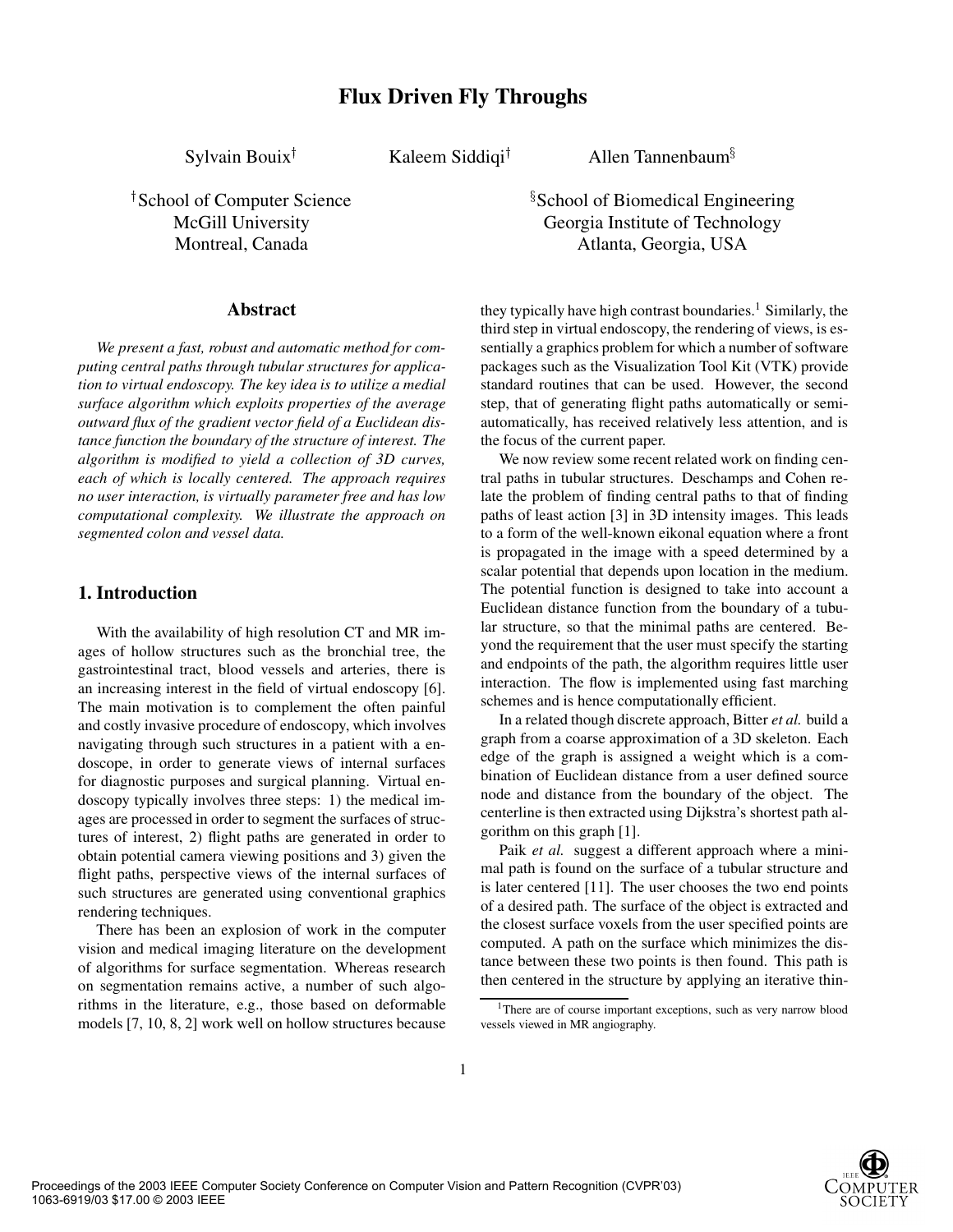ning procedure.

An approach which is most closely related to the one presented here is that of [5]. First, a 3D skeleton of the binary colon volume is generated using a fast topological thinning algorithm. Then the skeleton is pruned from loops and spurious branches using graph search techniques. The result is then modified to yield a centered path between two user specified end points.

In this paper we present an approach that is based on a recent medial surface algorithm that has a number of proven robustness properties and which has low computational complexity [13]. Our framework offers the advantage that no user interaction is required and that all the central paths through tubular structures of complex topology are found. Most of the other methods in the literature require the path endpoints to be selected and are inherently sequential – the paths are found one at a time. We present an overview of the average outward flux based medial surface algorithm in Section 2. We then modify it to yield an algorithm which extracts a central path in a tubular structure of arbitrary topology in Section 3. We illustrate the algorithm with experimental results on colon and vessel data in Section 4.

## **2. Average Outward Flux Based Medial Surfaces**

This section presents an overview of the skeletonization algorithm introduced in [13].

 $\sim$   $\sim$ 

#### **2.1. The Hamilton Jacobi Formulation**

Consider Blum's grassfire flow

$$
\frac{\partial S}{\partial t} = \hat{\mathbf{N}} \tag{1}
$$

acting on a closed 3D surface  $S$ , such that each point on its boundary is moving with unit speed in the direction of the inward normal  $\hat{N}$ . In physics, such equations are typically solved by looking at the evolution of the phase space of an equivalent Hamiltonian system. Let  $D$  be the Euclidean distance function to the initial surface  $S_0$ . The magnitude of its gradient,  $\|\nabla D\|$ , is identical to 1 in its smooth regime. With  $\mathbf{q} = (x, y, z), \, \mathbf{p} = (D_x, D_y, D_z)$  and  $\|\mathbf{p}\| = 1$ , the Hamiltonian system is given by

$$
\dot{\mathbf{p}} = (0, 0, 0), \quad \dot{\mathbf{q}} = (D_x, D_y, D_z)
$$
 (2)

with an associated Hamiltonian function  $H = 1 + ||\nabla D||.$ The discrimination of medial from non-medial surface points can be approached by computing the "average outward flux" of the vector field  $q$  at a point. This quantity is

given by

$$
\text{Flux}(\mathbf{q}) = \frac{\int_{\delta R} \langle \dot{\mathbf{q}}, \dot{\mathbf{N}}_{\mathbf{o}} \rangle \, dS}{\text{area } \delta R} \tag{3}
$$

where  $dS$  is a surface area element of the bounding surface  $\delta R$  of a volume R and  $\dot{N}_{o}$  is the outward normal at each point on the surface. It can be shown that as the volume shrinks to a point not on the medial surface, the average outward flux approaches zero. In contrast, when the volume over which it is computed shrinks to a medial surface point, the average outward flux approaches a strictly negative number [13]. Thus, it is an effective way for distinguishing between these two cases. This calculation is discretized, as described in Algorithm 1, and is used to guide a thinning process in a cubic lattice, while taking care to preserve the object's topology.

#### **Algorithm 1:** Average Outward Flux.

Compute the distance transform  $D$  of the object; Compute the gradient vector field  $\nabla D$ ; Compute the average outward flux of  $\nabla D$  using Eq. 3;

**for** *(each point in the interior of the object)* **do**  $1^{26}$ 

$$
\mathrm{Flux}(\mathbf{x}) = \frac{1}{n} \sum_{i=1} < \hat{\mathbf{N}}_i, \nabla D(\mathbf{x}_i) >;
$$

(where  $x_i$  is a 26-neighbor of x and  $N_i$  is the outward normal at  $x_i$  of the unit sphere centered at  $\mathbf{x}$ 

#### **2.2. Preserving Topology**

A point is a *simple* point if its removal does not change the topology of the object. Hence in 3D, its removal must not disconnect the object, create a hole, or create a cavity. Malandain *et al.* have introduced a topological classification of a point  $x$  in a cubic lattice by computing two numbers, [9]:

- $\bullet$   $C^*$ : the number of 26-connected components 26adjacent to  ${\bf x}$  in  ${\rm O}\cap \text{N}^*_{26}$
- C: the number of 6-connected components 6-adjacent to **x** in  $O \cap N_{18}$ .

Where O is the 26-connected object,  $N_{26}^*$  is the 26 neighborhood of  $x$  without  $x$  and  $N_{18}$  is the 18 neighborhood of x including x. Further, they have shown that if  $C^* = 1$  and  $\overline{C} = 1$ , the point is *simple*, and hence removable.

The basic strategy now is to guide the thinning of the object by the average outward flux measure computed over a



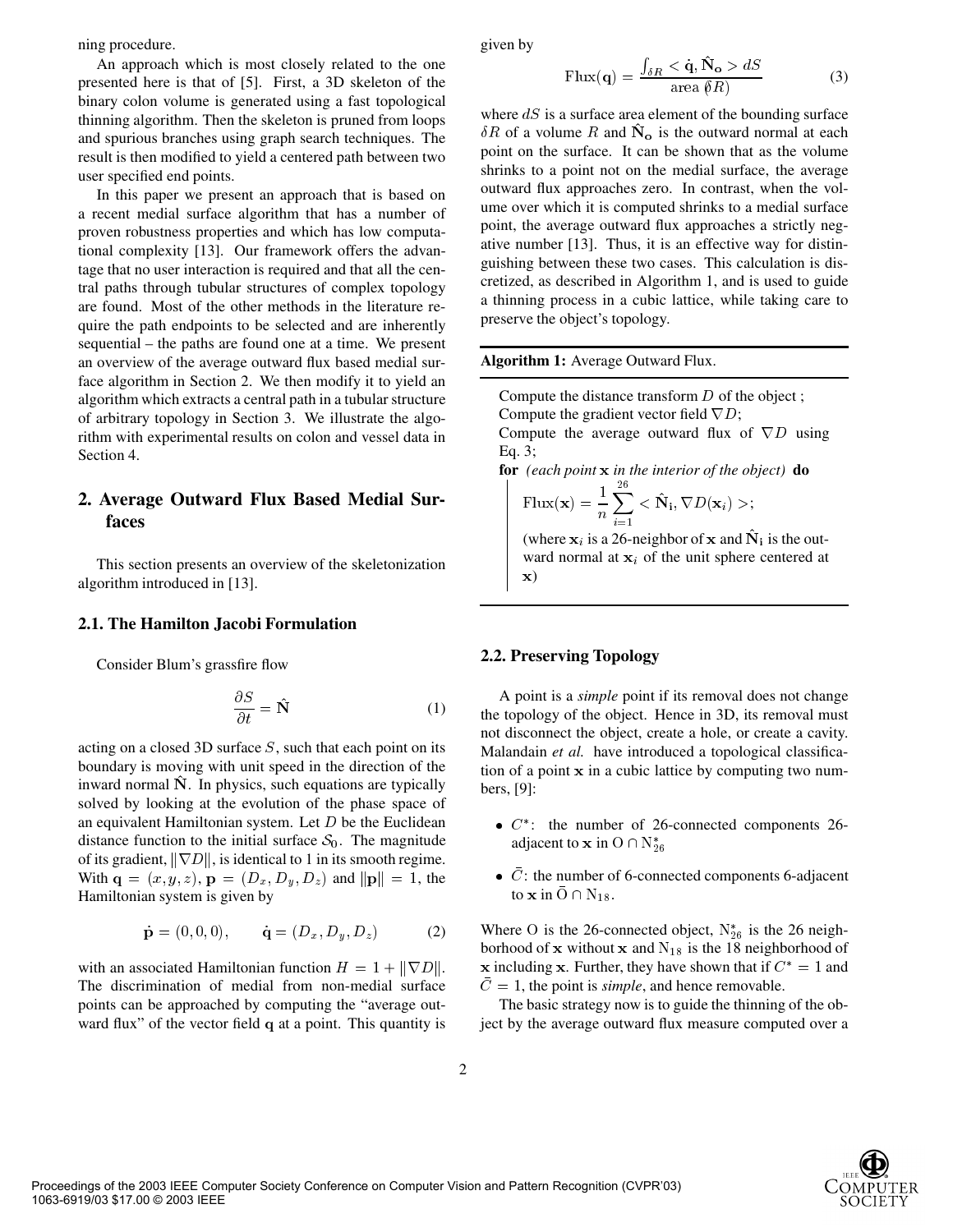very small neighborhood. Points with the most negative average outward flux are the strongest medial surface points. The process is stopped when all surviving points are not simple, or have an average outward flux below some chosen (negative) value, or both. Unfortunately the result is not guaranteed to be a thin set, i.e., one without an interior.

This last constraint can be satisfied by defining an appropriate notion of an endpoint in a cubic lattice. In  $\mathbb{R}^3$ , if there exists a plane that passes through a point  $x$  such that the intersection of the plane with the object includes an open curve which ends at  $x$ , then  $x$  is an end point of a 3D curve, or is on the rim or corner of a 3D surface. This criterion can be discretized easily to 26-connected digital objects by examining 9 digital planes in the 26-neighborhood of  $x$ , [12]. The thinning process proceeds as before, but the threshold criterion for removal is applied only to endpoints, as described in Algorithm 2.

**Algorithm 2:** Topology Preserving Thinning: Medial Surface.

```
for (each point  on the boundary of the object) do
    if ( is simple) then
        insert(x, maxHeap) with Flux(x) as the sort-
        ing key for insertion;
while (maxHeap.size > 0) do
   x = \text{HeapExtractMax(maxHeap)};if ( is simple) then
        if (x is an end point) and (\text{Flux}(\mathbf{x}) < \text{Thresh})
        then
            mark x as a medial surface (end) point;
        else
            Remove x:
            for (all neighbors \bf{y} of \bf{x}) do
                if ( is simple) then
                    insert(y, maxHeap) with Flux(y)as the sorting key for insertion;
```
### **2.3. Labeling the Medial Surface**

The medial surface can be labeled using the classification of Malandain *et al.* [9]. Specifically, the numbers  $C^*$  and C, described in Section 2.2, can be used to classify curve points, surface points, border points and junction points. The complete topological classification is presented in Table 1. However, junction points can be misclassified as surface points when certain special configurations of voxels occur, and these cases have to be dealt with using a new definition for simple surfaces [9].

|                             |                | Type                      |
|-----------------------------|----------------|---------------------------|
|                             | any            | interior point            |
| any                         |                | isolated point            |
|                             |                | border (simple) point     |
|                             | $\mathfrak{D}$ | curve point               |
|                             | >2             | curves junction           |
| 2                           |                | surface point             |
| $\mathcal{D}_{\mathcal{L}}$ | >2             | surface-curve(s) junction |
| >2                          |                | surfaces junction         |
| >2                          | >2             | surfaces-curves junction  |

**Table 1. The topological classification of Malandain et al.**

Let x be a surface point  $(C = 2 \text{ and } C^* = 1)$ . Let  $A_x$  and  $B_x$  be the two connected components of  $O \cap N_{18}$ 6-adjacent to  $x$ . Two surface points  $x$  and  $y$  are in an equivalence relation if there exists a 26-path  $x_0, x_1, ..., x_i, ..., x_n$ with  $x_0 = x$  and  $x_n = y$  such that for  $i \in [0, ..., n$  $a_1$ ,  $(A_{\mathbf{x}_i} \cap A_{\mathbf{x}_{i+1}} \neq \emptyset$  and  $B_{\mathbf{x}_i} \cap B_{\mathbf{x}_{i+1}} \neq \emptyset$  or  $(A_{\mathbf{x}_i} \cap A_{\mathbf{x}_i})$  $B_{\mathbf{x}_{i+1}} \neq \emptyset$  and  $B_{\mathbf{x}_i} \cap C_{\mathbf{x}_{i+1}} \neq \emptyset$ ). A *simple surface* is then defined as any equivalence class of this equivalence relation. We use this definition in our framework to find all the misclassified junctions. If the 26-neighborhood of a previously classified surface point is not a *simple surface*, then  $\bf{x}$  is a junction point.

### **3. Extracting Central Paths**

We now develop a framework to compute central paths in single tubular 3D structures (such as colons) as well as treelike objects that are composed of branches that are tubular (such as vessels). The underlying motivation is that the medial surface of a cylindrical structure approaches a 3D curve centered in the object's interior. Our strategy is to thin the medial surface to obtain a structure composed of only curves (the medial curve) and to then prune the result to obtain well centered paths. Assuming that we have an object with one connected component we now describe the process to obtain the medial curve from a medial surface.<sup>2</sup>

### **3.1. The Medial Curve**

The medial surface extraction algorithm (algorithm 2) can be easily modified to obtain a medial curve. In fact, only the end point criterion needs to be changed. Recall that during the thinning, if a point  $x$  is an end point of a 3D curve, or on the rim or corner of a 3D surface, it will not



<sup>&</sup>lt;sup>2</sup>If one had more than one connected component the same process could be applied to each component in turn.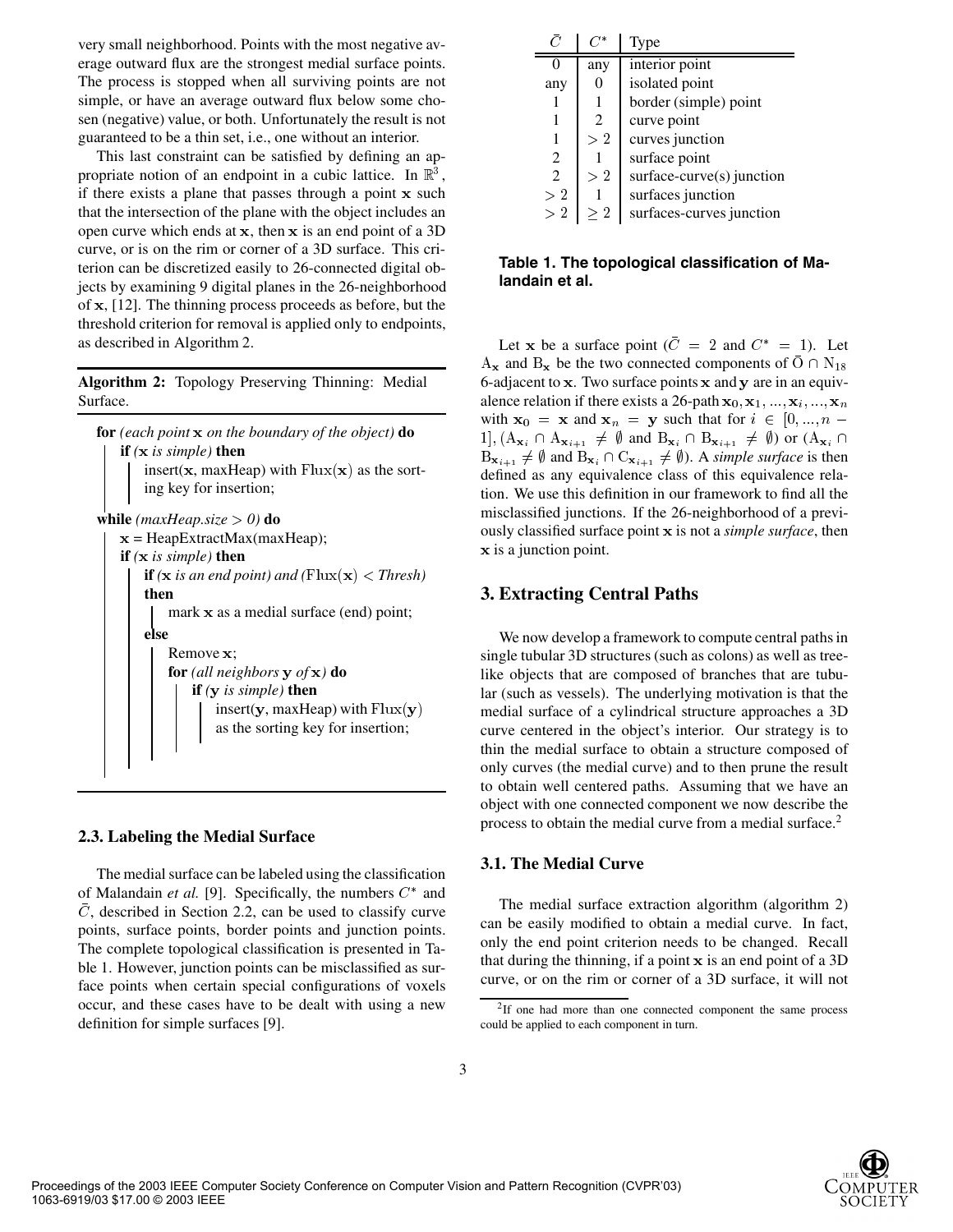be removed if its average outward flux is strongly negative. Now, if only end points of curves are preserved, every surface point will be removed and the thinning will lead to a medial curve centered in the object. In a cubic lattice, an end point of a 26-connected curve is defined as a point x whose 26-neighborhood  $O \cap N_{26}^*$  only contains one object point.

It is also preferable to order the thinning by distance and not by average outward flux in order to obtain well centered paths, because several neighboring medial points on the same simple surface can have the similar flux values. Algorithm 3 presents the thinning procedure to extract the medial curve. Note that only two steps have been modified to algorithm 2: the sorting key during insertion of new points in the heap and the end point criteria. Figures 1 and 2 show the medial surface and medial curve of a colon data set and a data set of coronary arteries, respectively.

**Algorithm 3:** Topology Preserving Thinning: Medial Curve.



### **3.2. Pruning**

Once the medial curve is extracted some pruning needs to be done. The pruning method depends on the type of output desired. If the goal is to extract one centerline path, as is the case for the colon, one can use Dijkstra's single source shortest path algorithm [4]. The idea is to compute the shortest path from every endpoint on the medial curve to every other endpoint and pick the longest shortest path as the centerline path. This procedure is described in algorithm 4.

**Algorithm 4:** A single centerline path.

| Label the medial curve into endpoints, curve points<br>and branch points;                                                                                                                                    |  |  |  |
|--------------------------------------------------------------------------------------------------------------------------------------------------------------------------------------------------------------|--|--|--|
| $\max = -\infty$ ;                                                                                                                                                                                           |  |  |  |
| <b>for</b> (all endpoints) <b>do</b>                                                                                                                                                                         |  |  |  |
| Compute the single source shortest path of the<br>medial curve from the endpoint;<br>Find Longest shortest path $c$ ;<br><b>if</b> (length(c) > max) <b>then</b><br>$max = length(c);$<br>centerline = $c$ ; |  |  |  |

If one wants to extract a centerline tree, as is the case for blood vessels or airways, one can use a traditional pruning: remove all branches connected to endpoints whose length is lower than some threshold and repeat the operation until every branch is long enough. The details are given in algorithm 5. In the case of arteries and airways, the pruning is very stable as the diameter of a vessel is typically much smaller than its length. Hence, the results are not sensitive to the choice of this length parameter.

### **Algorithm 5:** A centerline tree.

| repeat                                                |  |  |
|-------------------------------------------------------|--|--|
| Label the medial curve into endpoints, curve          |  |  |
| points and branch points;                             |  |  |
| Compute length of branches connected to end-          |  |  |
| points;                                               |  |  |
| for all branches do                                   |  |  |
| <b>if</b> length(branch) $\langle$ Thresh <b>then</b> |  |  |
| remove branch from medial curve;                      |  |  |
|                                                       |  |  |
| <b>until</b> all branches have length $>$ Thresh;     |  |  |

Note that it is also possible to extract a centerline tree using the shortest path method, by selecting the longest paths one by one until all the remaining paths have lengths below some threshold or until a predetermined number of longest paths has been extracted. Similarly, one can prune the medial curve until only one path is left.

# **4. Experiments**

### **4.1. Data Set**

We have tested our central path algorithms on a  $512 \times$  $512 \times 400$  CT colon data set provided by the Surgical Planning Laboratory of Brigham and Women's Hospital, on a

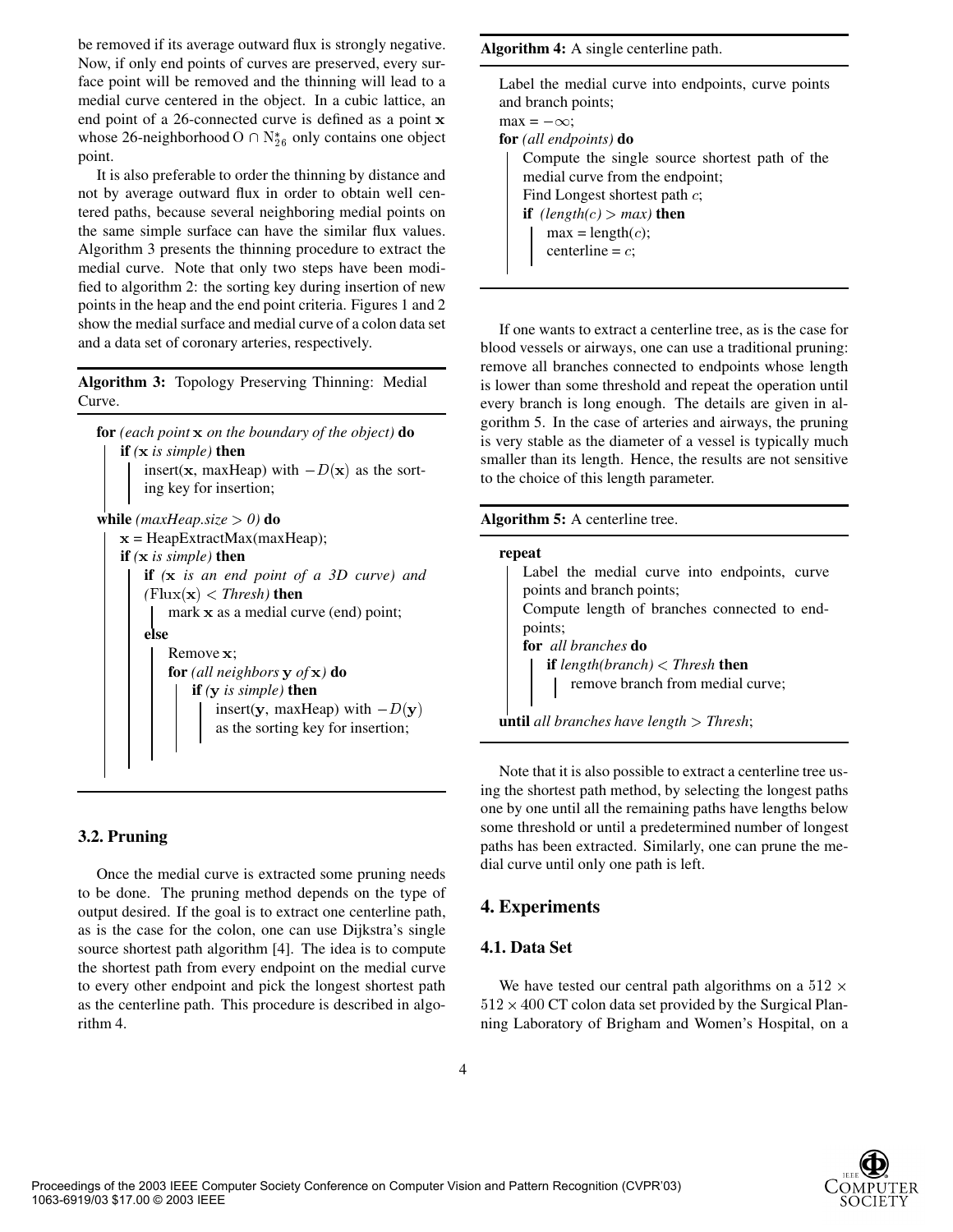

**Figure 1. From Left to Right, Top to Bottom: Segmented Colon, Medial Surface, Medial Curve, Centerline Path, Smooth Path and Inside View.**

 $515 \times 512 \times 286$  CT data set of coronary arteries provided by the Cleveland Clinic and on a  $360 \times 330 \times 420$  computed rotational angiography (CRA) data set of the head from the John P. Robarts Research Institute.

#### **4.2. Surface Segmentation**

The CRA data set was segmented using the flux maximizing flow algorithm [14] and conformal snake algorithms based on [2, 8] were used in the segmentation of the colon and coronary arteries. These latter two data sets were segmented by employing discretizations motivated partially by the work of Brakke, which are discussed in detail in [15].

### **4.3. Results**

A single centerline path through the colon data set was obtained by applying algorithms 1, 3 and 4. Figure 1 shows the original object, the medial surface (alg. 2), the medial curve (alg. 3), the centerline path (alg. 4) and a screen shot of a fly through movie **colon.mpg**, which is available at



**Figure 2. From Left to Right, Top to Bottom: Segmented Arteries, Medial Surface, Medial Curve, Centerline Tree, Smooth Path and Inside View.**

**http://www.cim.mcgill.ca/˜sbouix/research/data/movies**. A centerline tree for the arteries was obtained using algorithms 1, 3 and 5. The fly through path was extracted by performing a Depth First Search of the tree. Note that this method would work with objects of arbitrary topology. Figure 2 shows the arteries, the medial surface (alg. 2), the medial curve (alg. 3), the centerline tree (alg. 5) and a screen shot of a second fly through movie **arteries.mpg**, which is also available at **http://www.cim.mcgill.ca/˜sbouix/research/data/movies**. The results of the procedure applied to cropped images from segmented CRA data are displayed in figure 3. Observe that the complex topology (cycles and branches) and geometry of the data are captured accurately by the extracted paths.

In all cases, the flux threshold was chosen so that 25% of the voxels had higher magnitude average outward flux values and the branch length threshold was determined by the expected radius of the narrowest tubular structure. The computed centerlines were smoothed using a cubic spline and the fly through movies were computed using VTK rou-